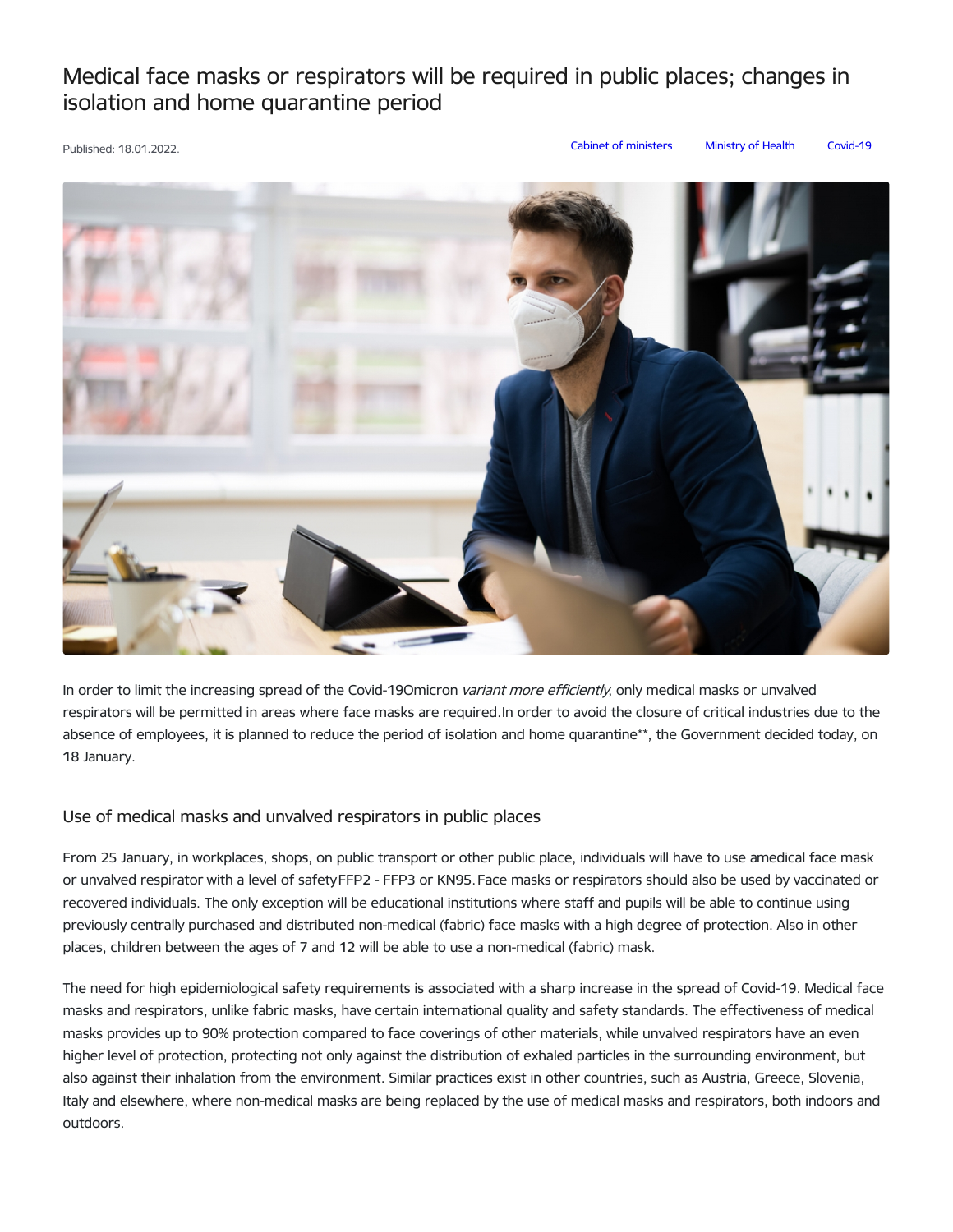## Changes in regard to isolation and home quarantine period

According to the latest recommendations of the European Centre for Disease Prevention and the need to ensure continuity of work in strategically important sectors, the required period of isolation or home quarantine has been reduced. At the same time, additional safety measures have been determined, including additional testing and the use of FFP2 unvalved respirators in the workplace. The new procedure does not apply to unvaccinated persons, to whom the previous procedure applies.

Vaccinated persons (primary or booster) or recovered identified as contact persons:

spend 10 days in home quarantine;

or perform a test at the laboratory or testing site as soon as possible; if the test is negative, continues to perform work duties using an unvalved FFP2 respirator for 10 days and retests on day 3 or 4 (negative);

or may continue to perform work duties by performing a negative rapid antigen self-test every morning for seven days.

Isolation time for Covid-19 positive persons:

isolation may also be begun after the positive Covid-19 self-test; work duties may be resumed on the 8th day, if no signs of illness have been observed for at least 24 hours;

persons employed in critical industries must observe 3 days of isolation and, if there have been no symptoms of illness for at least the last 24 hours, perform a laboratory test; if the test is negative, they may return to work onsite.

In these cases, an FFP2 respirator should be used for 10 days after confirmation of infection and close contact with other people should be avoided.

Home quarantine for pupils and children of pre-school establishments identified as contact persons:

home quarantine for 10 days or may continue to attend the educational institution if an antigen test organised by the educational institution is performed every day for 7 days. Resuming attendance of the educational institution, it is not required to present a laboratory test result or doctor's certificate.

Isolation period for pupils and pre-school children infected with Covid-19:

may resume attending an educational institution on the 8th day if there have been no symptoms of the illness during the last 24 hours. Resuming attendance of the educational institution, it is not required to present a laboratory test result or doctor's certificate.

The decision to reduce the isolation or home quarantine period was taken in line with the latest recommendations of the European Centre for Disease Prevention and Control for cases where it is necessary to simultaneously control the spread of the virus and secure the operation of industries vital for the functioning of society.

\*Amendments to Cabinet Regulation No. 662 of 28 September 2021 "Epidemiological Safety Measures for the Containment of the Spread of Covid-19 Infection".

\*\*Amendments to Cabinet Order No. 720, adopted on 9 October 2021, "Regarding Declaration of the Emergency Situation".